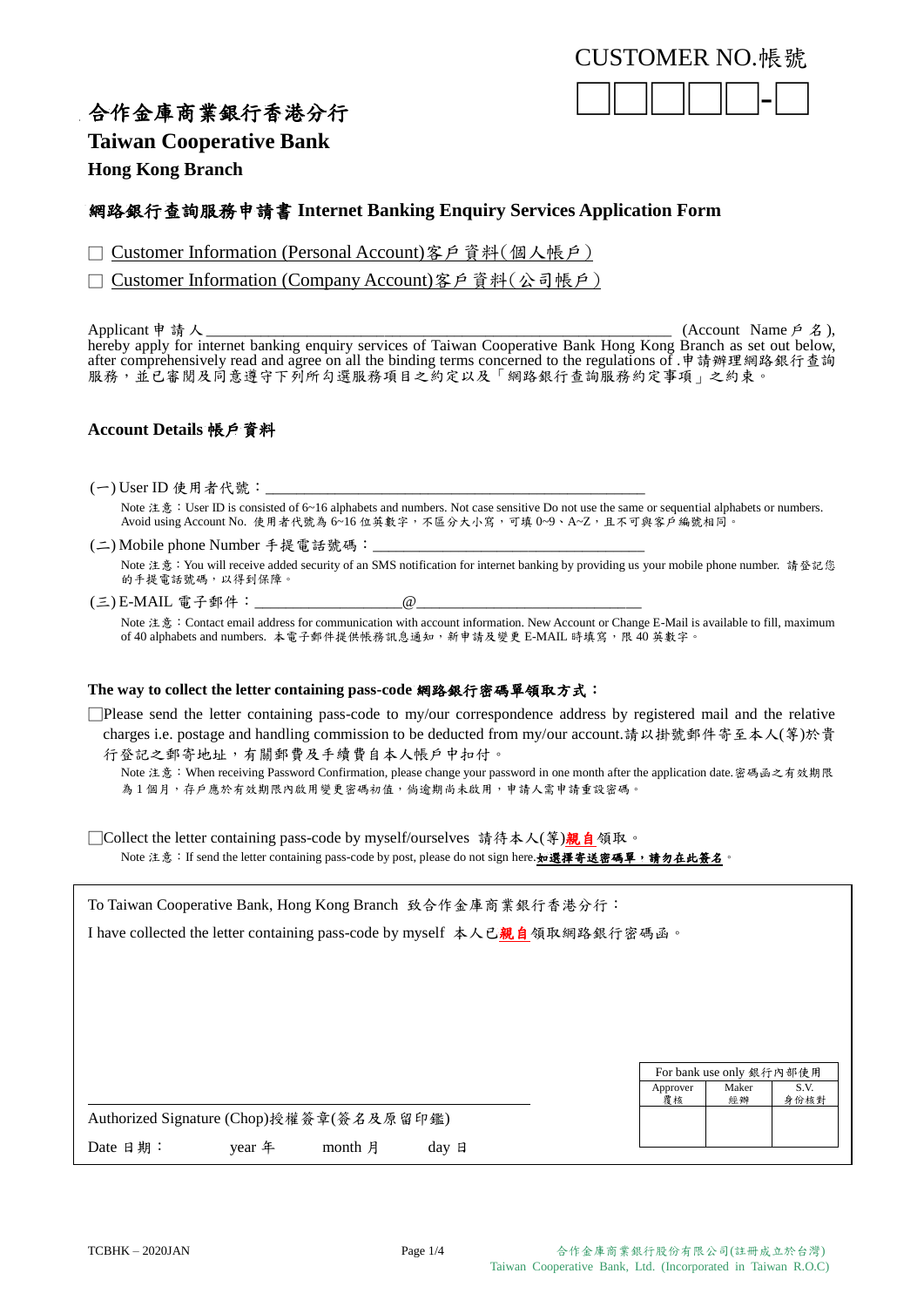### CUSTOMER NO.帳號



# 合作金庫商業銀行香港分行網路銀行查詢服務約定事項

### **Terms and Conditions of Internet Banking Enquiry Service Agreement of Taiwan Cooperative Bank**

#### 一、約定事項之適用範圍 Scope

本約定事項係網路銀行業務服務之一般性共同約定,除個別約定事項另有約定外,悉依本約定事項之約定、貴行之重要聲明及香港《個人資料(私隱)條例》及普 通法下的客戶保密規定所限制。本約定事項係依據香港特別行政區法律規定擬定。個別約定事項不得牴觸本約定事項。但個別約定事項對存戶之保護更有利者, 從其約定。

This Agreement shall constitute the general terms and conditions for internet banking service, and unless otherwise provided for in any specific agreement, the services shall be governed by the terms and conditions and other relevant documents so as to address the applicable legal requirements (e.g. the Personal Data (Privacy) Ordinance, consumer protection regulations of overseas jurisdictions) and potential reputation issues herein. Any specific agreements shall not contravene this Agreement. However, if such specific agreements provide greater protection to the Customer, such specific agreements shall prevail.

#### 二、名詞定義

(一)「網路銀行業務」(Internet Banking):指存戶端電腦經由網際網路與貴行電腦連線,無須親赴銀行櫃台,即可直接取得貴行所提供之各項金融服務(目前僅供 網路查詢存款/匯款之用途)。

"Internet banking" means that the Customer may directly access the various financial services provided by the Bank without going to the bank counter personally once the Customer's computer terminal connects with the Bank's computer via the internet (For Deposit/ Remittance use only).

- (二)「電子訊息」(Electronic Message):指貴行或存戶經由電腦及網路連線傳遞之訊息。
	- "Electronic message" means the message transmitted by the Bank or the Customer via the PC and internet.
- (三)「數位簽章」﹙Digital signature﹚:除法律另有規定外,指貴行及存戶將傳送電子訊息所附經雙方認同之電子識別碼或符號視為當事人一方之簽名,用以確 認訊息發送者身分。

"Digital signature" means unless otherwise provided under laws, the Bank and the Customer identify the electronic identification codes or symbols approved by both parties as attached to the sent electronic message as either party's signature to verify the sender's identity.

- (四)「私密金鑰」 (Private Key) :指一組具有配對關係之數位資料中,由簽章製作者保有之數位資料,該數位資料係作電子訊息解密及製作數位簽章之用。 "Private key" means the digital data reserved by the producer of signature among a set of mapping digital data, which are used to decode electronic data and produce the digital signature.
- (五)「公開金鑰」(Public Key):指一組具有配對關係之數位資料中,用以對電子訊息加密、或驗證簽署者身分及數位簽章真偽之數位資料。 "Public key" means the digital data among a set of mapping digital data which are used to encrypt electronic messages or certify the signatory's identity and
	- genuineness of the digital signature.
- (六)「憑證」:指由憑證機構以數位簽章方式簽署之資料訊息,用以確認憑證申請者之身分,並證明其確實擁有一組相對應之公開金鑰及私密金鑰之數位式證明。 "Certificate" means the electronic message signed by the certification organization by virtue of digital signature, which is used to identify the applicant's identity, and also is the digital certificate proving that the applicant truly possesses a set of correspondent public keys and private keys.
- (七)「服務時間」:指週一至週五上午九點至下午四點三十分,惟貴行依規定對外停止營業之日除外。但如因服務項目之特殊性,貴行得另行約定或公告服務時 間。

"Service hours" mean 9:00 a.m. to 4:30 p.m. from Monday to Friday, exclusive of the dates when the Bank suspends doing business. However the Bank may agree on or public the service hours separately to meet the special requirements of services.

(八)SSL(Secure Socket Layer,安全電子資料傳輸協定):係指資料以SSL通訊協定在網際網路傳輸,確保訊息之隱密性及訊息之完整性。

"Secure Sockets Layer (SSL)" are cryptographic protocols that provide security and data integrity for communications over TCP/IP networks such as the Internet.

三、網頁之確認 Identification of webpages

存戶使用網路銀行前,請先確認網路銀行正確之網址(http://www.tcb-bank.com.hk),才使用網路銀行服務;如有疑問,存戶應洽詢貴行客服專線。

貴行應盡善良管理人之義務,隨時注意有無偽造之網頁

Prior to using the internet banking services, the Customer shall check and ensure the correct internet banking website(http://www.tcb-bank.com.hk) and contact us immediately should you encounter any difficulties or irregularities. Also, the Bank will, from time to time, check whether there is any fake website in existence.

四、連線所使用之網路 Internet Connection

存戶與貴行同意使用網際網路進行電子訊息傳輸。雙方應分別就各項權利義務關係與各該網路業者簽訂網路服務約定事項,並各自負擔網路使用之費用。 The Bank and the Customer agree to transmit the electronic messages via the internet as agreed. The Bank and the Customer shall enter into service agreements with the internet provider with respect to their rights and obligations respectively, and shall bear the fees for accessing to the internet respectively.

五、電子訊息之接收與回應 Receipt of and response to electronic message

貴行接收含數位簽章或經貴行及存戶同意用以辨識身分之電子訊息後,應即時進行檢核或處理,並將檢核或處理結果通知存戶。貴行或存戶接收來自對方任何電 子訊息,若無法辨識其內容時,視為自始未傳送。但貴行可確定存戶身分時,應立即將內容無法辨識之事實通知存戶。

Upon receipt of the electronic message containing digital signature or other symbols agreed by the Bank and the Customer for verification of identity, the Bank shall proceed to verify or process it immediately, and inform the Customer the verification or processing result. Where it is impossible for the Bank or the Customer to identify the contents of any electronic message from the other party, the electronic message will be deemed never transmitted. However where the Bank is able to identify the Customer's identity, the Bank shall notify the Customer the facts that contents therein are not identifiable.

六、電子訊息之不執行 Non-execution of electronic message

ハ こ: …… こ: ……<br>如有下列情形之一,貴行得不執行任何接收之電子訊息:

- In the event of any of following circumstances, the Bank may refuse to execute any electronic message it receives:
- (一) 有具體理由懷疑電子訊息之真實性或所指定事項之正確性者。
- where the Bank has substantive reason to doubt the authenticity of the electronic message or the accuracy of matters instructed therein: (二) 貴行依據電子訊息處理,將違反相關法令之規定者。
- where the Bank would violate laws and/or regulations if the Bank shall process the electronic message;
- (三) 貴行因存戶之原因而無法於帳戶扣取存戶所應支付之費用者。

where it is impossible for the Bank to debit the fees payable by the Customer from the Customer's account due to causes attributable to the Customer.

(四) 貴行不執行前項電子訊息者,應同時將不執行之理由及情形通知存戶,存戶受通知後得以電話向貴行確認。

If the Bank will not execute the electronic message due to any of the foregoing paragraphs, the Bank shall concurrently notify the circumstances and the reason for non-execution to the Customer. The Customer may then make enquiries with the Bank by phone after receipt of the Bank's notice.

七、電子訊息交換作業時限 Time limit for electronic message exchange operation

電子訊息係由貴行電腦自動處理,存戶發出電子訊息傳送至貴行後即不得撤回、撤銷或修改。但未到期之預約交易在貴行規定之期限內,得撤回、撤銷或修改。 若電子訊息經由網路傳送至貴行後,於貴行電腦自動處理中已逾貴行服務時間時,貴行應即以電子訊息通知存戶,該筆交易將依約定不予處理,或自動改於次一 營業日處理。

The electronic message will be processed by the Bank's computer automatically. The Customer shall not withdraw, cancel or modify the electronic message after the message is transmitted to the Bank. However, the Customer may withdraw or cancel the scheduled transactions which date has not yet arrived within the time limit specified by the Bank. Where the electronic message is transmitted to the Bank via intent and the Bank's service hours has passed while the electronic message is being automatically processed by the Bank's computer, the Bank shall immediately notify the Customer by electronic message that the said transaction will not be processed as agreed, or the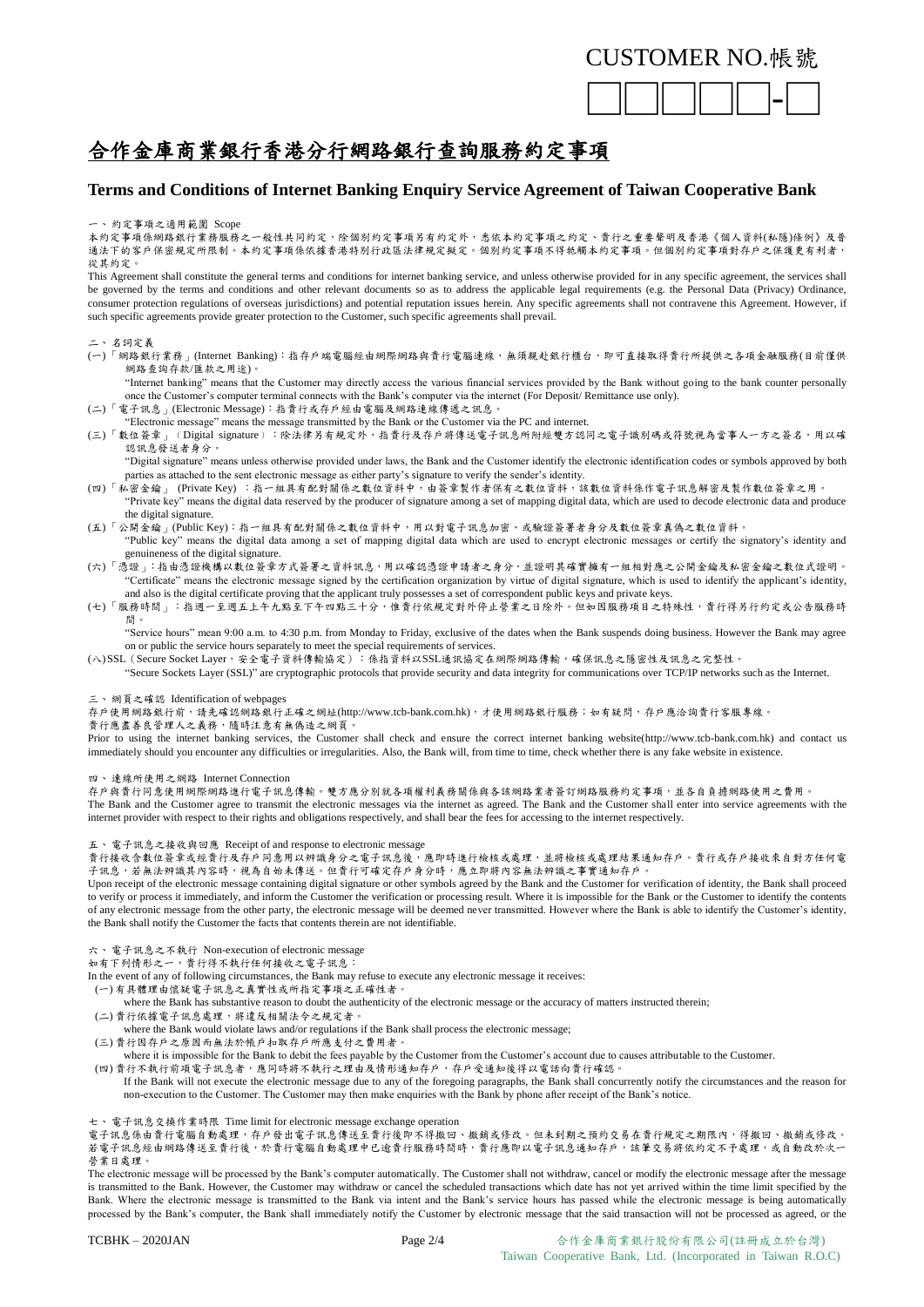### CUSTOMER NO.帳號



transaction will be automatically processed on the following business day automatically.

八、存戶軟硬體安裝與風險

存戶申請使用本約定事項之服務項目,應自行安裝所需之電腦軟體、硬體,以及其他與安全相關之設備。安裝所需之費用及風險,由存戶自行負擔。 第一項軟硬體設備及相關文件如係由貴行所提供,責行僅同意存戶於約定服務之範圍內使用,不得將之轉讓、轉借或以任何方式交付第三人。因存戶之行為致侵 害貴行或第三人之智慧財產權或其他權利,或因不當之操作使用致生損害時,應自負其責任。存戶如因電腦操作需要而安裝其他軟硬體,有與貴行所提供之軟硬 體設備併用之必要者,應遵守貴行所提供安裝之相關資料,並自行負擔其費用及風險。

The Customer applying to use the services provided under this Agreement shall install computer software, hardware and other equipments related to security on his/her own. The expenses for installation and risks shall be borne by the Customer solely. If the software and hardware as stipulated in the preceding paragraph and related documents are provided by the Bank, the Bank only agrees that the Customer may use them within the scope of service as agreed herein and the Customer is prohibited from transferring, lending them or delivering by any means whatever to any third party. Where the Customer's act infringes upon the Bank's or a third party's intellectual property right or other rights and interests, or any damage is caused due to inappropriate use, the Customer shall be solely liable for the damages. Where it is necessary for the Customer to install other software and hardware and to use them together with the software and hardware provided by the Bank to meet the operation needs, the Customer shall follow the relevant information and requirements for the installation provided by the Bank and bear the expenses and risk thereof solely on his/her own.

九、存戶連線與責任 Customer's connection and responsibility

貴行與存戶有特別約定者,必須與貴行為必要之測試後,始得連線。

存戶對貴行所提供之授權使用者代號、密碼、軟硬體及相關文件,應負保管之責。

存戶輸入前項密碼連續錯誤達規定次數時(註1),實行電腦即自動停止存戶使用本約定事項之服務。存戶如擬恢復使用,應重新辦理申請手續。

註1:登入密碼連續錯誤達規定四次時,電腦即自動停止存戶使用本約定事項之服務。

Where the Bank and the Customer have any special agreement, the Customer must have completed the necessary tests instructed by the Bank before connection with the Bank's terminal is permitted.

The Customer shall be responsible for maintaining the username, PIN code, software and hardware and related documents provided by the Bank. Where the Customer enters the PIN Code in error for regular times<sup>1</sup>, the Bank's computer will immediately suspend the Customer from using the services under this Agreement automatically. Where the Customer wishes to restore the use of services, the Customer shall make a new application again. The Customer shall return the equipment and related documents provided by the Bank immediately upon termination of this Agreement.

[1]: Where the Customer enters the PIN Code in error for consecutive four times, the Bank's computer will immediately suspend the Customer from using the services under this Agreement automatically.

#### 十、電子訊息錯誤之處理 Response to error in electronic messages

存戶利用本約定事項之服務,如其電子訊息因不可歸責於存戶之事由而發生錯誤時,貴行應協助存戶更正,並提供其他必要之協助。前項服務因可歸責於貴行之 事由而發生錯誤時,貴行應於知悉時,立即更正,並同時以電子訊息或貴行及存戶約定之方式通知存戶。

Where the Customer's electronic message is in error due to attributed to him/her when using the services under this Agreement, the Bank shall assist the Customer to make correction and provide other necessary assistance. Where the services referred to in the preceding paragraph are in error due to causes attributed to the Bank, the Bank shall make correction immediately upon having knowledge thereof and inform the Customer by electronic message or in other manners agreed by the Bank and the Customer

十一、 電子訊息之合法授權與責任 Lawful Authorization of electronic messages and Responsibilities

#### 存戶與貴行應確保所傳送至對方之電子訊息均經合法授權。

存戶與貴行於發現有第三人冒用或盜用授權使用者代號、密碼,或其他任何未經合法授權之情形,應立即以電話或書面或其他約定方式通知他方停止使用該服務 並採取防範之措施。貴行接受通知前,對第三人使用該服務已發生之效力,除非貴行能證明存戶有故意或過失者外,貴行仍負責任。

The Bank and the Customer shall ensure that all electronic messages transmitted to each other have been legally authorized.

Where the Bank and the Customer discover that any third party has misused or stolen the username, PIN code, or any other circumstances where there is no lawful authorization, the Bank and/or the Customer shall notify the other party to suspend the use of the services and to take preventative measures by telephone or in writing. The Bank shall not be liable to the Customer for any effect cuused by the services herein used by third party before the Bank has received the notification, unless the Bank can proof the Customer maliciously known or had gross negligence.

十二、 保密義務 Non-disclosure Obligation

除其他法律規定外,存戶與貴行應確保所交換之電子訊息或一方因使用或執行本約定事項服務而取得他方之資料,不洩漏予第三人,亦不可使用於與本約定事項 無關之目的,且於經他方同意告知第三人時,應使第三人負本條之保密義務。

前項第三人如不遵守此保密義務者,視為本人義務之違反。

Unless otherwise provided for in law, the Bank and the Customer shall ensure that electronic messages exchanged between the parties or information obtained from the other party in the course of use or performance of services under this Agreement will not be disclosed to a third party or be used for any purpose not related to this Agreement. Should the information be disclosed to a third party with the other Party's approval, the party disclosing the information to the third party should ensure the third party to comply with the same non-disclosure obligation as prescribed in this article.

If the third party reefed to in the preceding paragraph fails to perform its obligation of confidentiality, if shall be deemed a violation by the party who disclosed such messages or data to the third party.

十三、 電子訊息之效力 Effect of electronic message

存戶與貴行同意依本約定事項交換之電子訊息,其效力與書面文件相同。

The Bank and Customer agree that the electronic messages exchanged under this Agreement have the same effect as documents in writing.

十四、 不可抗力 Force majeure

一方於發生不可抗力情事時,對於本約定事項所生義務之不履行或遲延履行均不為違約,亦無須負任何賠償責任。

The Bank or the Customer shall not be liable for the damages suffered by the other party due to either party's non-performance or delay in performing the obligation under this Agreement caused by force majeure.

十五、 立書送達 Service of documents

存戶同意以訂約時所指名之地址為相關文書之送達處所,倘存戶之地址變更,應即以書面或其他約定方式通知貴行,並同意改依變更後之地址為送達處;如存戶 未以書面或依約定方式通知變更地址時,貴行仍以訂約時所指明之地址或最後通知貴行之地址為送達處所。貴行對存戶所為之通知發出後,經通常之郵遞期間, 即視為已送達。

The Customer agrees that the relevant documents shall be served to the address specified in this Agreement and he/she shall inform the Bank of any change in his/her address in writing or in other manners as agreed; thus the Customer agrees that the document shall be served to such informed address thereafter. Where the Customer fails to inform the changed address in writing or in the manners as agreed, the Bank shall serve the documents to the Customers' address specified in this Agreement or the last address notified to the Bank. The notice sent by the Bank to the Customer shall be deemed served after the normal mailing period.

十六、 網路操作 On-line operation

存戶應事先詳讀貴行公告或約定,即依照網路之指示步驟操作,如因操作不當或其他任何非可歸責於貴行事由致有損及存戶權益情事發生時,存戶應自行負責。 The Customer shall carefully read the Bank's announcement or agreement in advance and operate the service pursuant to the instructions given on the internet. Where the Customer's rights and interests are infringed due to improper operation or any other circumstances not attributable to the Bank, the Customer shall take the responsibility solely.

十七、 存戶終止約定事項 Customer's termination of this Agreement 存戶得隨時終止本約定事項,但應親自或以其他約定方式辦理。